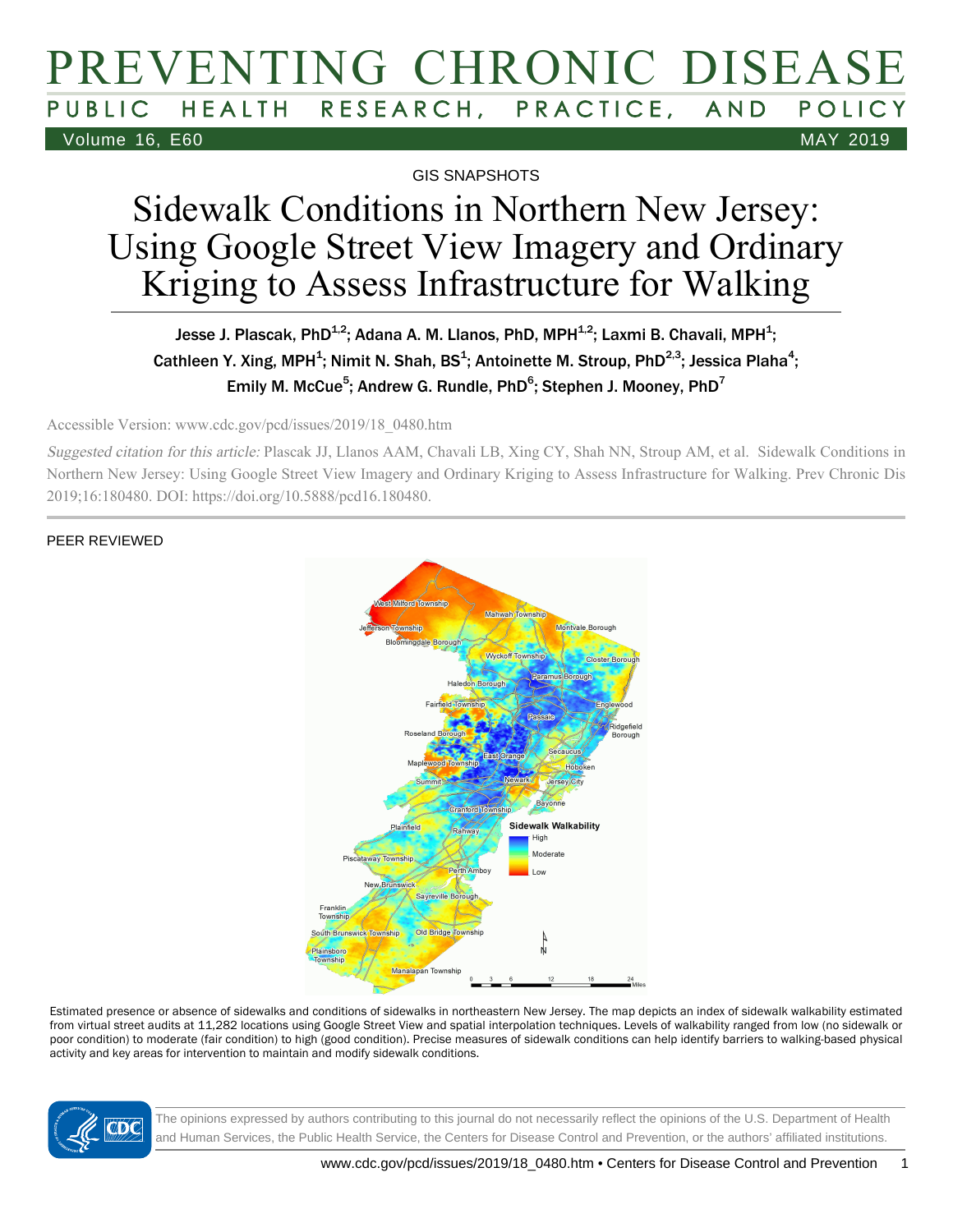# Background

Morbidity and mortality from chronic conditions such as obesity, diabetes, heart disease, and depression among the US population are a critical public health issue (1,2). Substantial evidence indicates that aerobic physical activity, including walking, can reduce the risk of numerous physical and mental health conditions (3,4). Walking is an excellent way to achieve the recommended amount of aerobic physical activity  $(≥150$  minutes per week) (5). According to the Behavioral Risk Factor Surveillance System, 48.7% of US adults in 2015 did not attain the recommended amount of weekly aerobic physical activity (6).

Various built environment characteristics, including sidewalk characteristics (eg, connectivity, continuity, width, barriers, condition), could influence walkability and physical activity (7). Although street audits that observe built environment characteristics in communities are common, few studies have assessed differences in observed characteristics at the sidewalk level or address level across large, generalizable geographic areas (8). The objective of this study was to describe, in map format, sidewalk characteristics at the address level in densely populated urban and suburban areas of northeastern New Jersey, where 51.7% of adults do not participate in at least 150 minutes of weekly aerobic physical activity (6).

# Methods

We characterized sidewalks during virtual street audits via the Google Street View application, Computer Assisted Neighborhood Visual Assessment System (CANVAS) (9). Virtual street audits have been validated and demonstrated to be more cost-effective than in-person audits because of lower travel time and costs (9). We used CANVAS to assess several sidewalk characteristics, including 2 items within the 360° view at each audited location: sidewalk presence (yes or no) and sidewalk condition (poor [numerous breaks, uneven sidewalk], fair [some unevenness], or good [even, no breaks]).

We selected audited locations from non-highway roads in 6 counties in New Jersey. We selected locations approximately 150 m apart in densely populated Essex County (which encompasses Newark) and locations elsewhere approximately 600 m apart. The higher-density sampling allowed for investigation of the spatial autocorrelation structure of sidewalk characteristics and motivated the less dense sampling scheme of the 5 counties other than Essex. CANVAS auditors completed a 4-hour training session to collect data consistently for the presence or absence of sidewalks and the condition of sidewalks. Auditors were trained to report the worst sidewalk condition if sidewalks of different conditions were present at the same location. Of the 8,100 audited sidewalks observed in Essex County, 405 (5%) were rerated by each of all the auditors to provide estimates of test–retest and inter-rater agreement reliability (9). Auditors performed ratings on computers that had 2 monitors: one monitor displayed data input forms and the second monitor displayed the Google Street View scene. We downloaded and analyzed data on completed ratings; 11,282 locations were available for analysis.

Data on sidewalk presence and condition were combined into a sidewalk walkability variable with the following possible ordinal values: 0 (no sidewalk), 1 (poor sidewalk condition), 2 (fair sidewalk condition), and 3 (good sidewalk condition). Test–retest and inter-rater reliability were high in the reliability subsample (all intraclass correlation coefficients ≥0.89). Spatial analyses indicated that measured sidewalk walkability values correlated with other values at locations separated up to 4,200 m (2.6 miles). We used ordinary kriging to estimate sidewalk walkability values across the study area (9). Kriging models are spatial interpolation methods that predict sidewalk walkability at nonaudited locations based, in part, on the observed similarity between walkability values assessed at audited locations. Ordinary kriging results in continuous predictions, and we plotted these continuous predictions on a map as a range of walkability, from low (no sidewalk or poor condition) to moderate (fair condition) to high (good sidewalk condition). We analyzed concurrent validity of the sidewalk walkability construct through a census tract–level Spearman correlation coefficient ( $\rho = 0.22$ ,  $P < .001$ ) of the relationship between average sidewalk walkability in each tract and proportion of commuters in that tract who reported walking to work in the 2012–2016 American Community Survey (10). We used SAS version 9.4 (SAS Institute Inc) and ArcGIS version 10.5 (Esri) in all analyses.

# Main Findings

We found several geographic patterns in sidewalk walkability in northern New Jersey. The presence of any sidewalk and the presence of sidewalks in fair or good condition were more common in urban cores (Newark, East Orange, Passaic, and Hoboken) than outside these cores and occurred less frequently as distance from these cores increased (for example, in northern West Milford Township, northern Mahwah Township, and southern Manalapan Township). However, we found heterogeneity in sidewalk walkability at a smaller geographic scale, which was subtle in the urban cores but more apparent in the western suburbs of Newark and East Orange (for example, in Roseland Borough). Generally, sidewalks were absent or in poor condition along major roads in otherwise walkable urban cores.

The opinions expressed by authors contributing to this journal do not necessarily reflect the opinions of the U.S. Department of Health and Human Services, the Public Health Service, the Centers for Disease Control and Prevention, or the authors' affiliated institutions.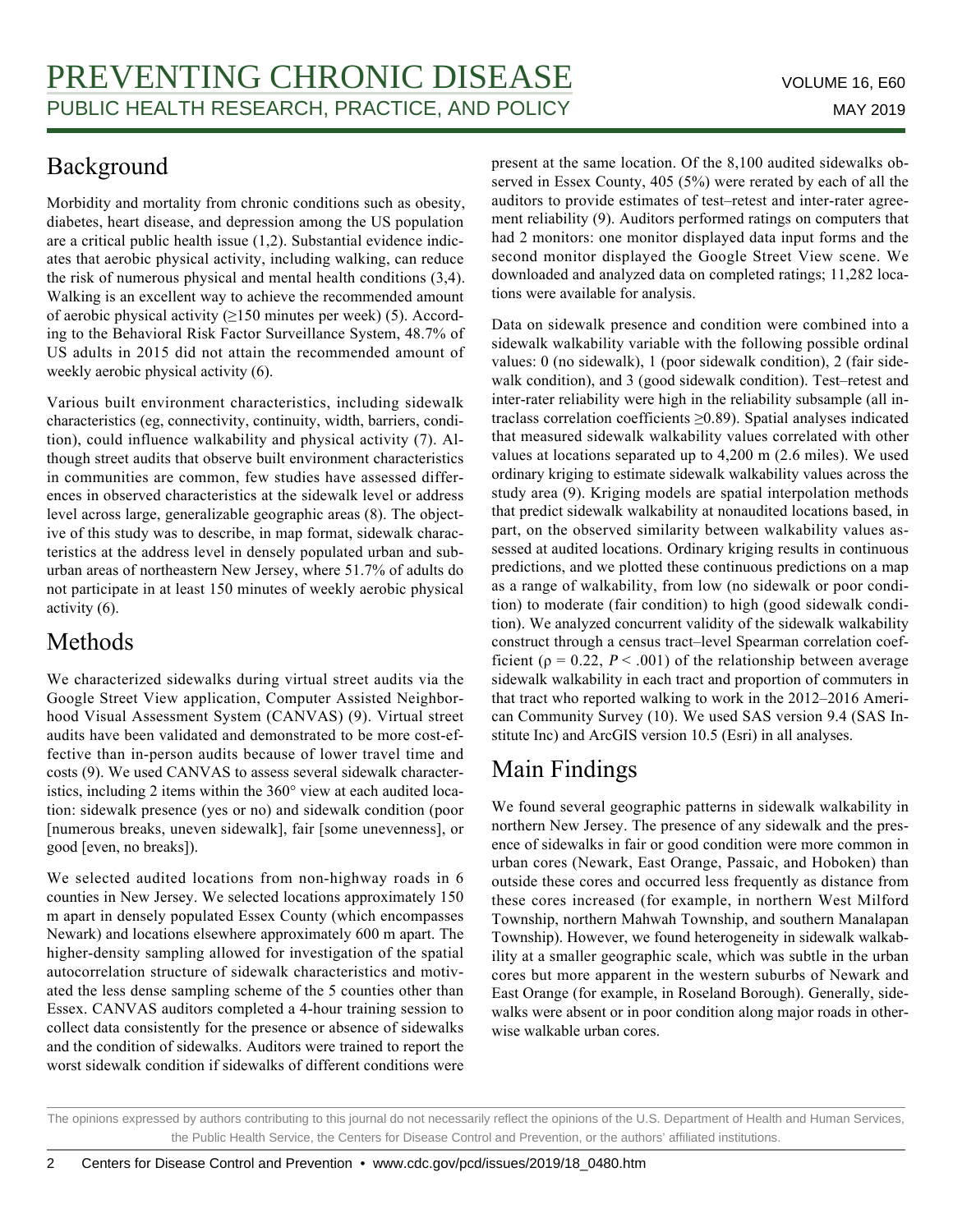# Action

We used virtual street audits and spatial interpolation techniques to construct a detailed high-resolution map of sidewalk conditions in northeastern New Jersey. Such high-resolution maps can be informative and powerful tools, offering finer-grain detail on sidewalk conditions than would be available in tabular format or a choropleth map. We demonstrated that the use of innovative, spatially based sampling and estimation methods, publicly available Google Street View scenery, and the CANVAS application can allow for large-scale, routine, and standardized collection of variables related to sidewalk characteristics. Such information can be useful both for research and practice. For researchers, precise measures of sidewalk conditions can help identify barriers to walking-based physical activity. For practitioners, this map may help identify key areas for intervention to maintain and modify sidewalk conditions (11). Improvements made to walkability may be one of the most cost-effective strategies for increasing physical activity and reducing disparities in chronic disease, particularly among populations that do not achieve recommended amounts of physical activity (4). A map indicating regions for improvement in walkability may facilitate identification of regions in need of sidewalk improvements to support walking-based physical activity. Future research should extend this measure across all of New Jersey and further explore potential correlates of sidewalk conditions, such as race/ethnicity and socioeconomic status.

# Acknowledgments

This study was supported by funds from the Cancer Institute of New Jersey Cancer Prevention and Control pilot award (P30CA072720-19) and National Cancer Institute (K07CA222158-01). This study was also partly supported by the Columbia Population Research Center (P2CHD058486) and the Eunice Kennedy Shriver National Institute of Child Health & Human Development of the National Institutes of Health (1R01HD087460-01).

## Author Information

Corresponding Author: Jesse J. Plascak, PhD, Department of Biostatistics and Epidemiology, School of Public Health, Rutgers, The State University of New Jersey, 683 Hoes Lane West, Room 209, Piscataway, NJ 08854. Telephone: 732-235-4664. Email: jesse.plascak@rutgers.edu.

Author Affiliations: <sup>1</sup>Department of Biostatistics and Epidemiology, School of Public Health, Rutgers, The State University of New Jersey, Piscataway, New Jersey. <sup>2</sup>Rutgers Cancer Institute of New Jersey, New Brunswick, New Jersey.

<sup>3</sup>New Jersey State Cancer Registry, Trenton, New Jersey. <sup>4</sup>School of Arts and Sciences, Rutgers, The State University of New Jersey, New Brunswick, New Jersey. <sup>5</sup>School of Environmental and Biological Sciences, Rutgers, The State University of New Jersey, New Brunswick, New Jersey. <sup>6</sup>Department of Epidemiology, Mailman School of Public Health, Columbia University, New York, New York.<sup>7</sup> Department of Epidemiology, University of Washington, Seattle, Washington.

## References

- Ward BW, Schiller JS, Goodman RA. Multiple chronic 1. conditions among US adults: a 2012 update. Prev Chronic Dis 2014;11:E62.
- 2. Pratt LA, Brody DJ. Depression and obesity in the U.S. adult household population, 2005–2010. NCHS Data Brief 2014;  $(167):1-8.$
- 3. US Department of Health and Human Services. 2018 Physical Activity Guidelines Advisory Committee scientific report. Washington (DC): US Department of Health and Human Services; 2018.
- US Department of Health and Human Services. Step it up! The 4. Surgeon General's call to action to promote walking and walkable communities. Washington (DC): Office of the Surgeon General; 2015.
- 5. Garber CE, Blissmer B, Deschenes MR, Franklin BA, Lamonte MJ, Lee IM, et al. American College of Sports Medicine position stand. Quantity and quality of exercise for developing and maintaining cardiorespiratory, musculoskeletal, and neuromotor fitness in apparently healthy adults: guidance for prescribing exercise. Med Sci Sports Exerc 2011;43(7):1334–59.
- Centers for Disease Control and Prevention. Behavioral Risk 6. Factor Surveillance System prevalence and trends data: 2015. https://www.cdc.gov/brfss/brfssprevalence. Accessed August 7, 2018.
- 7. Cerin E, Saelens BE, Sallis JF, Frank LD. Neighborhood Environment Walkability Scale: validity and development of a short form. Med Sci Sports Exerc 2006;38(9):1682–91.
- Lopez RP, Hynes HP. Obesity, physical activity, and the urban 8. environment: public health research needs. Environ Health 2006;5(1):25.
- 9. Mooney SJ, Bader MDM, Lovasi GS, Teitler JO, Koenen KC, Aiello AE, et al. Street audits to measure neighborhood disorder: virtual or in-person? Am J Epidemiol 2017; 186(3):265–73.

The opinions expressed by authors contributing to this journal do not necessarily reflect the opinions of the U.S. Department of Health and Human Services, the Public Health Service, the Centers for Disease Control and Prevention, or the authors' affiliated institutions.